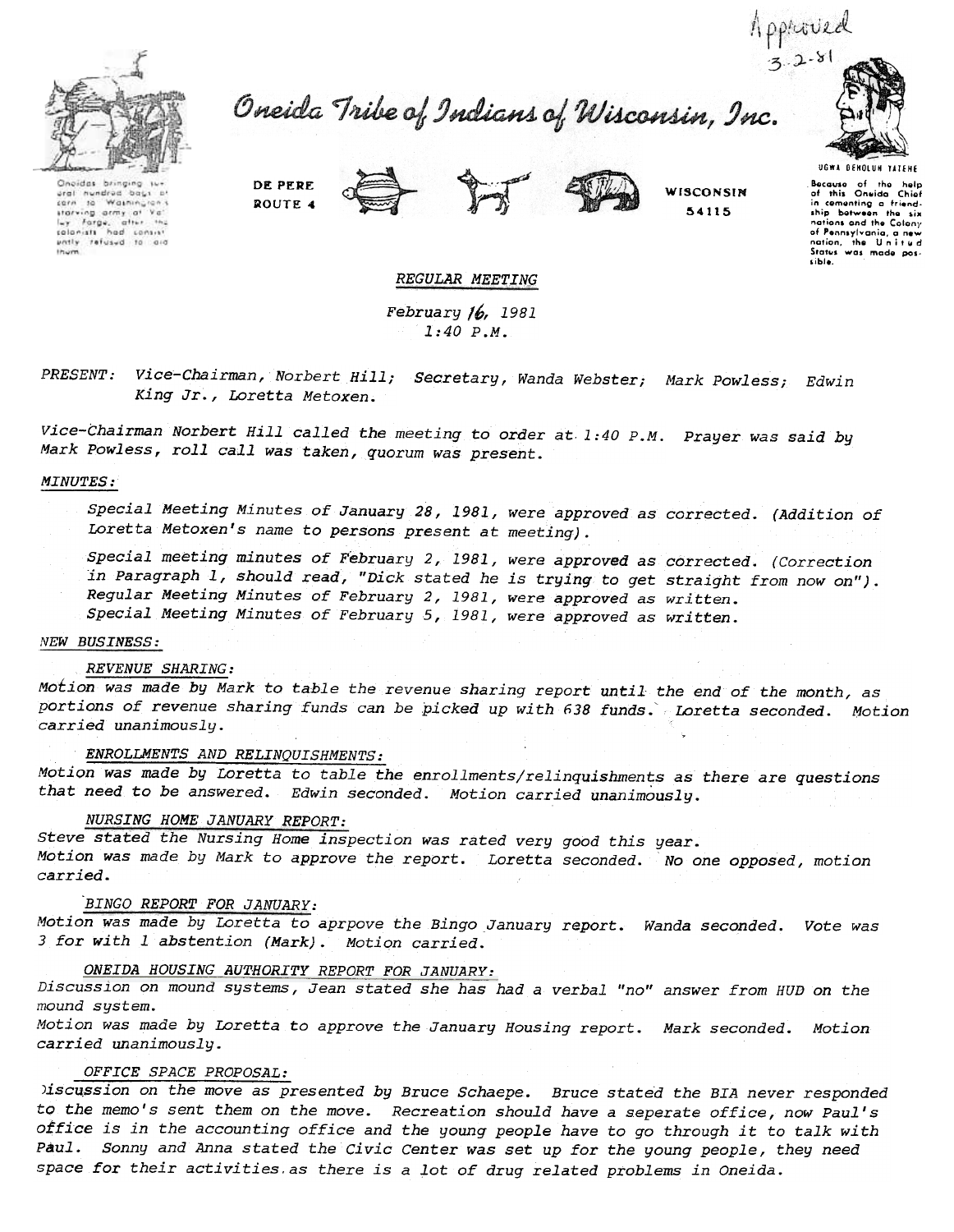Oneida Tribe of Indians of Wisconsin 2/j/J/81 Page 2

Motion was made by Loretta to refer the "move" to a special meeting, to include all programs vhich are effected, Secretary and Planners are to set up a special meeting. Mark seconded. ;otion carried unanimously. .

# EOC MONTHLY REPORT:FOR DECEMBER. AND JANUARY:

Yvonne request to travel to Chicago on February 22 - 27 to attend a project Directors training conducted by the Program Development Branch, Division of Student Services, Washington, D.C. All expenses are to be paid for by the Far West Laboratory for Educational Research and Development.

Motion was made by LOretta to approve the travel request. Mark seconded. Motion carried unanimously.

Motion was made by Loretta to approve the December and January EOC reports. Edwin seconded. Motion carried unanimously.

#### PLANNING OFFICE REPORT:

Discussion on filling the GLITC position which will be open when Bruce leaves on 2/28/81. Carl stated John Schmitz, GLITC Planning Coordinator will be meeting with EDA on March 3& 4 and would like to take Oneida's recommendation along with him as to filling that position.

Motion was made by Loretta to authorize Carl to conduct a search for qualified persons for the GLITC position and to work with the Personnel Office. Edwin seconded. Motion carried unanimously.

Discussion on Item 2, in which the Tribe is requesting an amendment to the Brown County Sewer Plan for the airport property. Motion was made by Mark to refer Item 2 to the Law Office. Edwin seconded. Motion carried

unanimously.

(The Brown County Planning Commission will be meeting on 3/4/81).

~arl requested to travel to Fargo, North Dakota on March 9-13, 1981 to attend a conference on Reservation Economic Development.

Motion was made by Loretta to approve the travel request. Mark seconded. No one opposed, .'notion carried.

Motion was made by Mark to approve the Planners report. Edwin seconded. Motion carried unanimously.

O.T.D.C. PROGRESS REPORT FOR JANUARY:

Motion was made by Mark to approve the OTDC progress report for January. Edwin seconded. Motion carried unanimously.

Lloyd distributed Indian Preference in contracting and Employment Under the Indian Housing Program.

Lloyd also presented two resolutions, for:  $1.)$  to the BIA requesting additional funds for the HIP program.

Motion was made by Mark to adopt the Resolution. Loretta seconded. Motion carried unanimously.

 $Resolution 2.)$  to the BIA supporting the return of the ITAC program cutbacks to the Tribe's HIP program.

Motion was made by Mark to adopt the Resolution. Loretta seconded. Motion carried unanimously.

Lloyd requested to submit a bid of \$650 for the 1/4 acre behind the Mormon Church, with funds to come from the tobacco working account. (Bid would be submitted to the County). Motion was made by Loretta to approve the recommendation at lowest bid price, with funds from the Tobacco working account. Mark seconded. No one opposed, motion carried. (The purchasing Agent is to work with Chris on pursuing this).

,otion was made by Loretta to have a sub catagory in the property and procurement manual specifically for land. Mark seconded. Vote was 3 for, witlh:1\_ab§tention (Edwin). Motion carried.